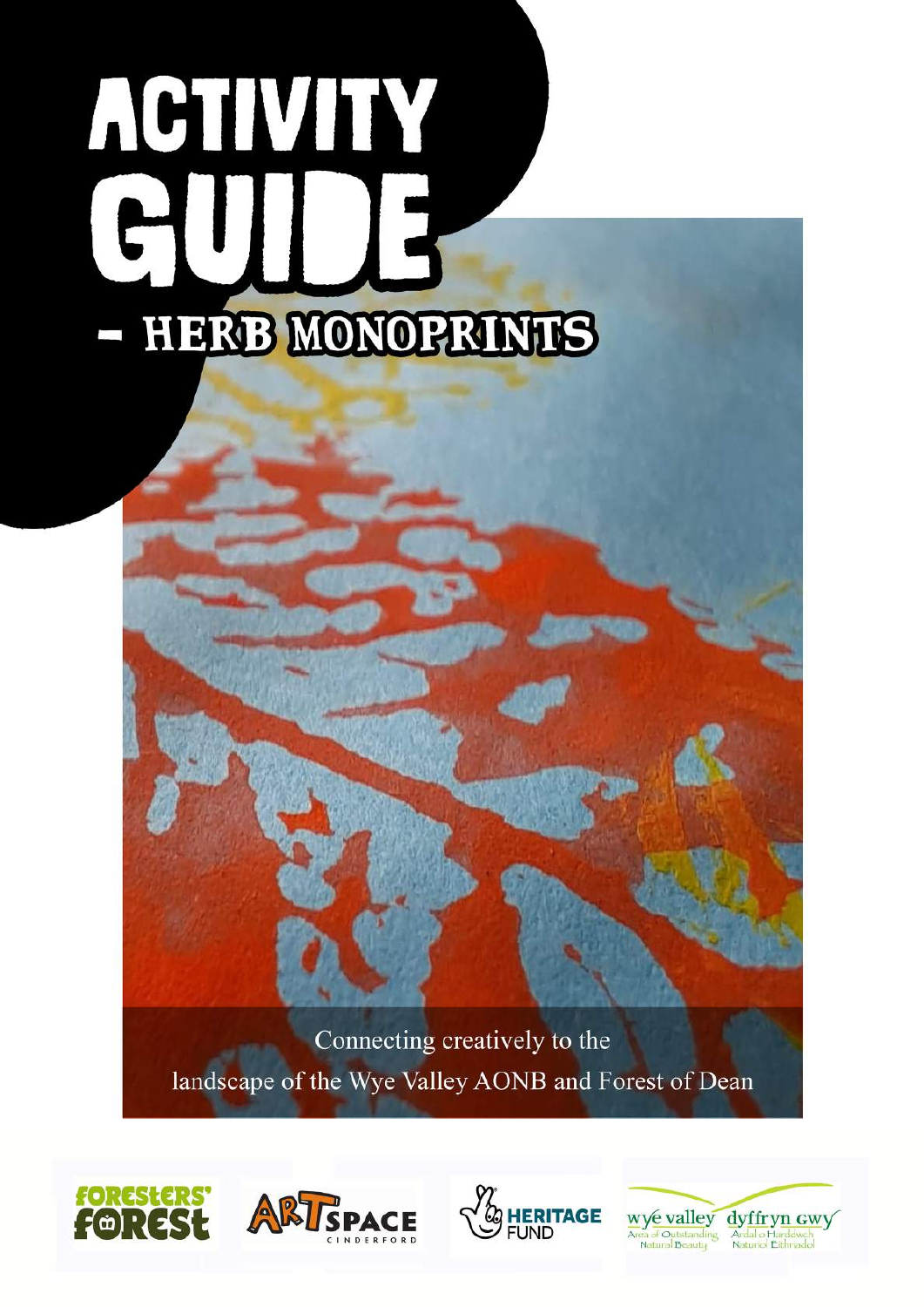## **HERB MONOPRINTS**



Explore combinations of different herb leaves and their assortment of smells and shapes as you make an attractive multi-coloured monoprint using just acrylic paint and paper. You can of course use any type of leaf to create a stunning print. Final outcomes can be framed or used as greetings cards or bespoke wrapping paper etc.

#### **Activity rating**

Suitable for all abilities. Care will be needed to apply the painted leaves to the paper without smudging them.

#### **Time required for activity**

30-45 mins.

#### **Preparation time**

About 10 mins to set the materials out on a table but some herb leaves may need to be collected beforehand from the garden or a supermarket possibly.

## **Shopping list**

- Mixture of herb or other interesting leaves
- Acrylic paints
- Brushes
- Pot of water and a palette
- Kitchen roll
- Assortment of coloured papers